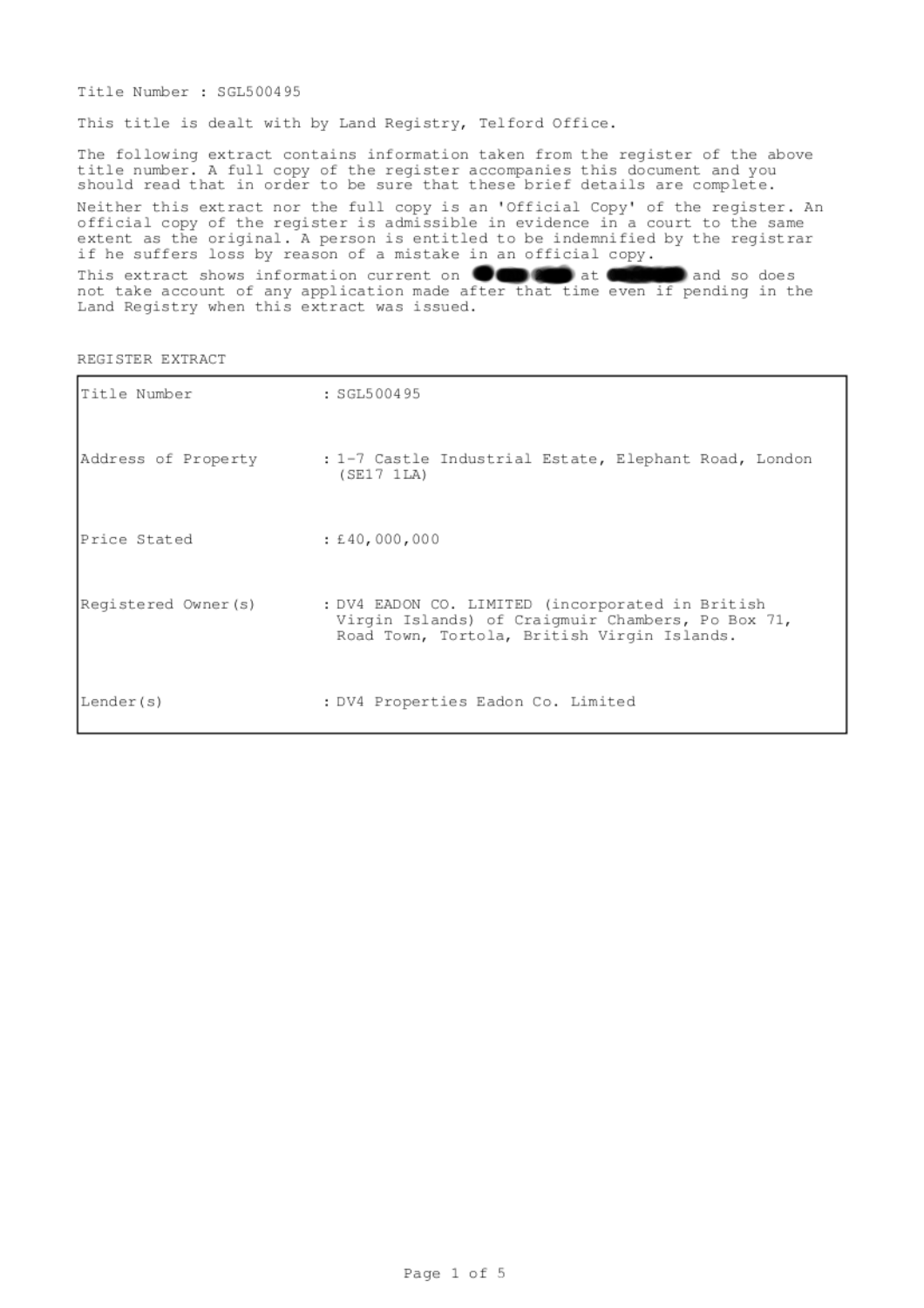This is a copy of the register of the title number set out immediately below, showing the entries in the register on showing the entries in the register on the after that time even if still pending<br>not take account of any application made after that time even if still pending in the Land Registry when this copy was issued.

This copy is not an 'Official Copy' of the register. An official copy of the register is admissible in evidence in a court to the same extent as the original. A person is entitled to be indemnified by the registrar if he suffers<br>loss by reason of a mistake in an official copy. If you want to obtain an official copy, the Land Registry web site explains how to do this.

# A: Property Register

This register describes the land and estate comprised in the title.

#### SOUTHWARK

- (11.11.1987) The Freehold land shown edged with red on the plan of  $\mathbf{1}$ the above Title filed at the Registry and being 1-7 Castle Industrial Estate, Elephant Road, London (SE17 1LA).
- A Conveyance of the land tinted yellow on the title plan and other<br>land dated 21 September 1955 made between (1) The British 2 Transport Commission and (2) Arnold J Hill Limited contains the following exceptions:-

"THERE are not included in the Conveyance:-

(i) any mines or minerals under the property hereby conveyed or any right of support from any mines or minerals whatsoever.

(ii) any easement or right of light air or support or other easement or right which would restrict or interfere with the free use by the Commission or any person deriving title under them for building or any other purpose of any adjoining or neighbouring<br>land of the Commission (whether intended to be retained or to be sold by them)."

- (02.06.2008) A new title plan showing an amended extent and based 3 on the latest revision of the Ordnance Survey Map has been prepared.
- (17.06.2008) A new title plan has been prepared showing a revised  $\Delta$ extent as to the western boundary.
- (12.11.2008) The land has the benefit of and is subject to the 5 easements granted by a lease dated 3 October 2008 made between (1) The Mayor and Burgesses of the London Borough of Southwark and (2) Eadon Limited for a term of 999 years from 3 October 2008.

NOTE: Copy filed under TGL314858

### B: Proprietorship Register

This register specifies the class of title and identifies the owner. It contains any entries that affect the right of disposal.

#### Title absolute

- (01.12.2011) PROPRIETOR: DV4 EADON CO. LIMITED (incorporated in 1 British Virgin Islands) of Craigmuir Chambers, Po Box 71, Road<br>Town, Tortola, British Virgin Islands.
- $\overline{2}$ (05.04.2007) ENTRY CANCELLED on 1 December 2011.
- 3 (05.04.2007) ENTRY CANCELLED on 1 December 2011.
- 4 (02.09.2008) ENTRY CANCELLED on 1 December 2011.
- 5 (01.02.2011) RESTRICTION: No disposition of the registered estate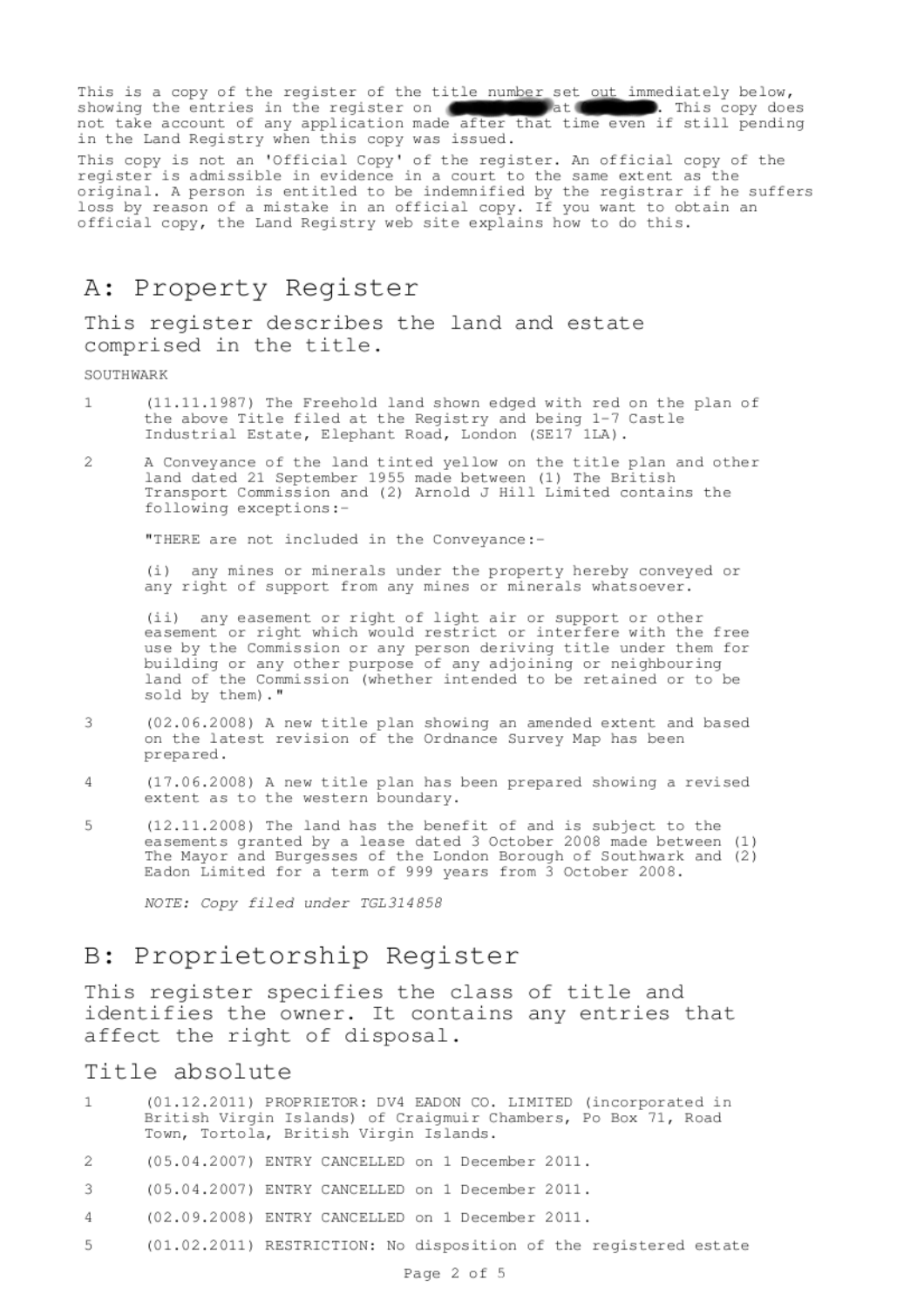# B: Proprietorship Register continued

by the proprietor of the registered estate or by the proprietor of any registered charge is to be completed by registration without a written consent signed by an authorised officer of West Register (Trading) Limited Co. Regn. No. SC383516 or a certificate by its solicitor that the provisions of clause 2 of an agreement between Eadon Limited (1) DV4 Properties Eadon Co. Limited (2) DV4 Investments Eadon Co. Limited (3) DV4 Holdings Eadon Co. Limited (4) DV4 Limited (5) and West Register (Trading) Limited (6) dated 28 January 2011 have been complied with or that they do not apply to the disposition.

- 6 (01.12.2011) The price stated to have been paid on 28 October 2011 for the land in this title and in TGL314858 was £40,000,000.
- 7 (01.12.2011) RESTRICTION: No disposition of the registered estate by the proprietor of the registered estate or by the proprietor of any registered charge not being a charge registered before the entry of this restriction is to be registered without a written consent signed by the proprietor for the time being of the Charge dated 28 October 2011 in favour of DV4 Properties Eadon Co. Limited referred to in the Charges Register or, if appropriate, signed on such proprietor's behalf by its conveyancer.

## C: Charges Register

This register contains any charges and other matters that affect the land.

- 1 Two Deeds dated 5 December 1919 made between (1) Mary Dick and (2) Smith Garrett & Company Limited and dated 6 June 1923 made between (1) John Rutland House and (2) Smith Garrett & Company Limited respectively affecting the land tinted blue and tinted brown on the title plan and other land contain a covenant that no building in which the public house trade shall be carried on shall be erected on this land within twenty five feet from the boundary of the adjoining land to the south of this land.
- 2 A Transfer of the land tinted blue on the title plan and other land dated 8 November 1932 made between (1) Taylor Walker & Company Limited (Vendors) and (2) Alexander Maclow (Purchaser) contains covenants details of which are set out in the schedule of restrictive covenants hereto.
- 3 A Conveyance of the land tinted pink on the title plan and other land dated 24 June 1954 made between (1) The Church Commissioners for England (Commissioners) and (2) Lazarus Estates Limited (Purchasers) contains covenants details of which are set out in the schedule of restrictive covenants hereto.
- 4 The land tinted pink on the title plan is subject to the following rights reserved by the Conveyance dated 24 June 1954 referred to above:-

"EXCEPT AND RESERVED unto the Commissioners (a) full and free right and liberty without obtaining the consent of or making any compensation to the Purchasers or other the owner or owners occupier or occupiers for the time being of the said property to deal in any manner whatsoever with any of the land belonging to the Commissioners adjoining opposite or near to the said property and to erect and maintain or suffer to be erected or maintained on such adjoining opposite or neighbouring lands and premises any buildings whatsoever whether such buildings shall or shall not affect or diminish the light or air which may now or at any time herafter be enjoyed for or in respect of the said property or any building for the time being thereon (b) the free flow of water and soil through any drains and watercourses now existing in the said property or substituted therefor by the Purchasers and all such rights of way and such right of user of air and light and the passage thereof as the Commissioners their Lessees or tenants now have or enjoy in through over and upon the said property or any part thereof to for or in respect of any adjoining property TO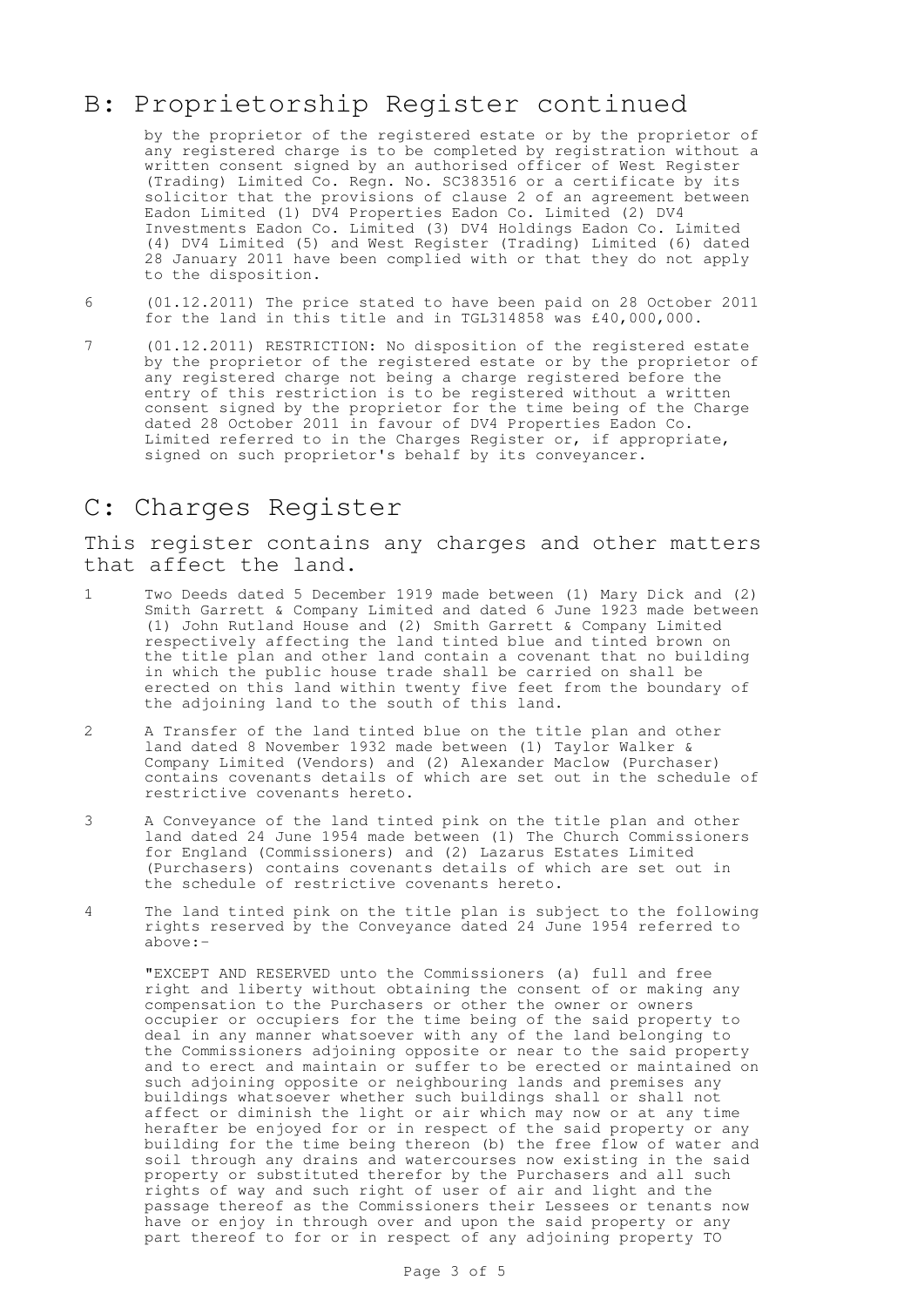# C: Charges Register continued

HOLD the same (except as aforesaid) Unto the Purchasers in fee simple subject to the unredeemed Land Tax and Redemption Annuity and to all other (if any) duties payments and obligations Ecclesiastical or Civil charged upon or payable out of the said proeprty and to all rights of way light and water and other easements (if any) affecting the same and subject also to the existing Leases and tenancies and the Landlords obligations in respect thereof."

5 (11.01.2007) An Agreement dated 21 December 2006 made between (1) The Mayor And Burgess Of The London Borough Of Southwark (2) Eadon Estates Limited and (3) National Westminster Bank Plc pursuant to section 106 of the Town and Country Planning Act 1990 and other powers contains provisions relating to the development of the land in this title.

NOTE: Copy filed.

- 6 (04.12.2007) ENTRY CANCELLED on 1 December 2011.
- 7 (31.10.2011) ENTRY CANCELLED on 1 December 2011.
- 8 (02.09.2008) ENTRY CANCELLED on 1 December 2011.
- 9 (04.03.2011) ENTRY CANCELLED on 1 December 2011.
- 10 (02.09.2008) ENTRY CANCELLED on 1 December 2011.
- 11 (16.09.2008) UNILATERAL NOTICE in respect of an Agreement dated 16 July 2008 made pursuant to section 106 of the Town and Country Planning Act 1990 containing provisions relating to the development of the land in this title.

NOTE: Copy filed.

- 12 (16.09.2008) BENEFICIARY: The Mayor & Burgesses of the London Borough of Southwark of The Town Hall, Peckham Road, London SE5 8UB and of Head of Planning, Chiltern House, Portland Street, London SE17 2ES (Ref: 106/50 New Kent Road).
- 13 (16.10.2008) ENTRY CANCELLED on 1 December 2011.
- 14 (15.12.2008) An Agreement for Transfer, Leases and a Deed of Easement dated 3 October 2008 made between (1) The Mayor and Burgesses of the London Borough of Southwark and (2) Eadon Limited.

NOTE: Copy filed under LN206931.

15 (08.01.2009) An Agreement dated 22 December 2008 made between (1) The Mayor And Burgesses Of The London Borough Of Southwark (2) Eadon Limited (3) National Westminster Bank Plc and (4) The Royal Bank Of Scotland Plc pursuant to section 106 of the Town and Country Planning Act 1990 contains provisions relating to the development of land in this title and other powers.

NOTE: Copy filed.

16 (12.09.2011) Deed of Variation dated 23 December 2010 made between (1) The Mayor & Burgesses of the London Borough of Southwark and (2) Eadon Limited varying the Agreement for Transfer, Leases and a Deed of Easement dated 3 October 2008 referred to above.

NOTE: Copy filed

- 17 (01.12.2011) REGISTERED CHARGE contained in a Debenture dated 28 October 2011 affecting also title TGL314858.
- 18 (01.12.2011) Proprietor: DV4 Properties Eadon Co. Limited (incorporated in British Virgin Islands) of Po Box 71, Road Town, Tortola, VG1110, British Virgin Islands and of Lansdowne House, Berkeley Square, London W1J 6ER.
- 19 (12.11.2012) UNILATERAL NOTICE in respect of an Agreement for Lease dated 2 November 2012 made between (1) DV4 Eadon Co. Limited